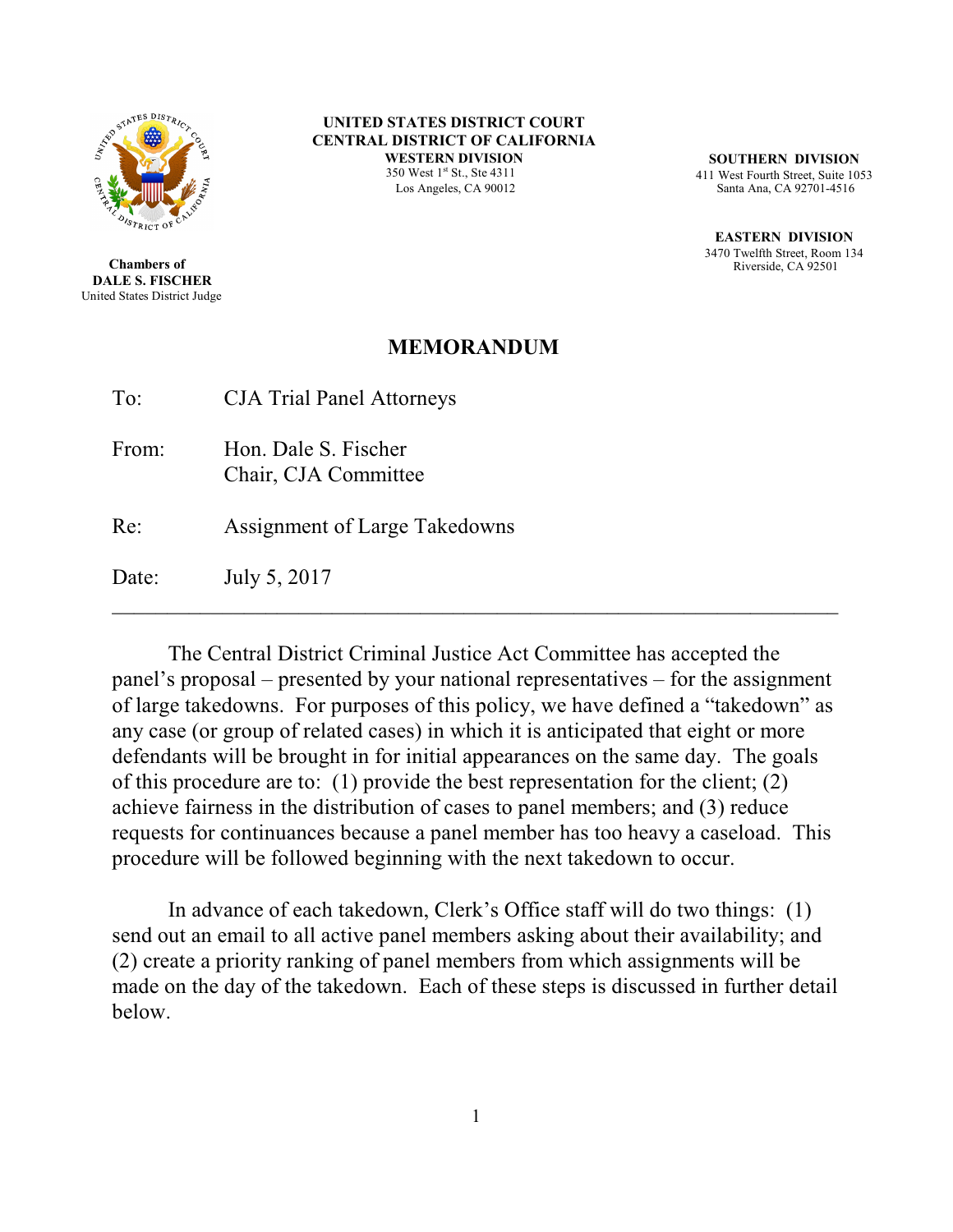## **I. Availability**

Criminal Intake staff will send an email to all active panel members several days in advance of a takedown to solicit information regarding availability.<sup>1</sup> Staff will pose two questions: (a) "are you available to appear in court on the day of the takedown?"; and (b) "whether or not you can be there in person on that day, do you want to be considered for appointment on a large case at this time?" The email will provide a deadline by which responses are needed (usually the day before the takedown), and in general, if we do not receive any response from a panel member by that deadline, we will presume that the attorney is neither available nor interested. The only exception will be with regard to the Magistrate Court Team on duty the day of the takedown; attorneys on duty will be presumed available and willing, unless we hear otherwise in advance. Members of the duty team who are available to be present but are not interested in taking a large case may still be needed for smaller cases, unrelated duty matters, and to stand in for counsel interested in taking a large case who cannot be present on that particular day, so it will be important for duty team members to communicate with staff if the answer to either question is "no."

Panel members may also respond to the Clerk's Office inquiry by saying they are "available only if needed," in essence communicating the desire not to be appointed unless the Clerk's Office cannot find anyone else. **Panel members should individually assess their own availability to take on a new large takedown assignment, and should not accept a case unless they are able to handle the matter effectively through to completion.** 

While waiting for panel members to provide information about their availability to take a case, staff will prepare the priority list, as explained below.

## **II. The Priority List**

For the first takedown to occur after the adoption of this procedure, the list

 $1$  Exactly how far in advance of the takedown the email is sent will depend on how much notice the Court itself receives. If possible, we will try to notify the panel one week in advance of the expected takedown date. Panel members will usually have at least 4-5 days in which to indicate whether they are available to take a case.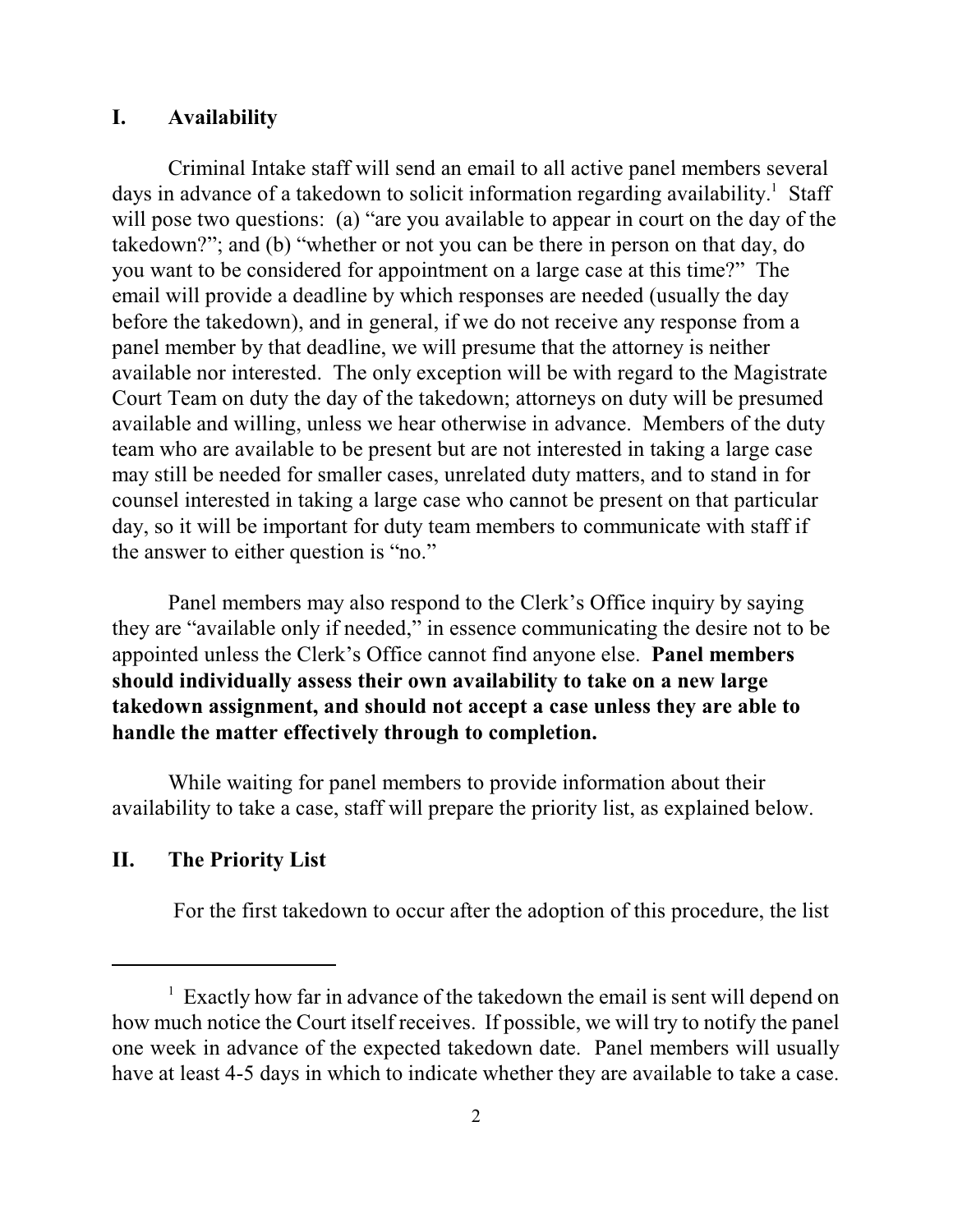will initially rank all panel attorneys in order from those with the fewest takedowns in the prior rolling two-year period to those with the most takedowns in that period (i.e., for a takedown on August 1, 2017, the list will include all takedown assignments made after August 1, 2015). Specifically, an attorney with no takedowns will be ranked higher than an attorney with one takedown, an attorney with one takedown will be ranked higher than an attorney with two, etc. If one or more attorneys have the same number of takedowns, the attorney with the oldest takedown date will be given preference over the attorney with the newer assignment (e.g., between two attorneys with one takedown each, attorney A, assigned to a takedown on January 1, 2017, would be given preference over attorney B, assigned to a takedown on April 1, 2017). Attorneys with the same number of takedowns whose earliest takedown occurred the same day will be ranked by case number, or by defendant number if within the same case. Attorneys with no takedowns within the prior two years will initially be listed in alphabetical order.<sup>2</sup>

A list of all panel members in each division, ranked in this order, will be saved as the "Master Takedown List." That list, as of the date of this memo, is attached, incorporating data from takedowns in the two years prior to July 5, 2017. If a takedown were to occur on July 6, 2017, this would be the starting point for making assignments. If the next takedown does not occur for several months after the issuance of this memo, the list may be reordered before use, as older takedowns drop out of the rolling two-year window.

Once a takedown has been scheduled and the Master Takedown List updated for the appropriate two-year period, a takedown-specific list will be created. The members of the Magistrate Court Team already scheduled for duty the day of the takedown will be pulled up to the top of the list regardless of their previous position on the list. Panel members' responses to the availability email will be added: any attorney who indicated a willingness to be assigned a large takedown case will be highlighted in green (with a note if that attorney needs a stand-in for the day of the takedown), and attorneys who indicated that they were available "only if needed" will be highlighted in yellow. On the morning of the

<sup>&</sup>lt;sup>2</sup> In practice, based on what we have seen in recent takedowns, attorneys with no prior takedowns listed who indicate that they are available to take one have a high likelihood of getting a case.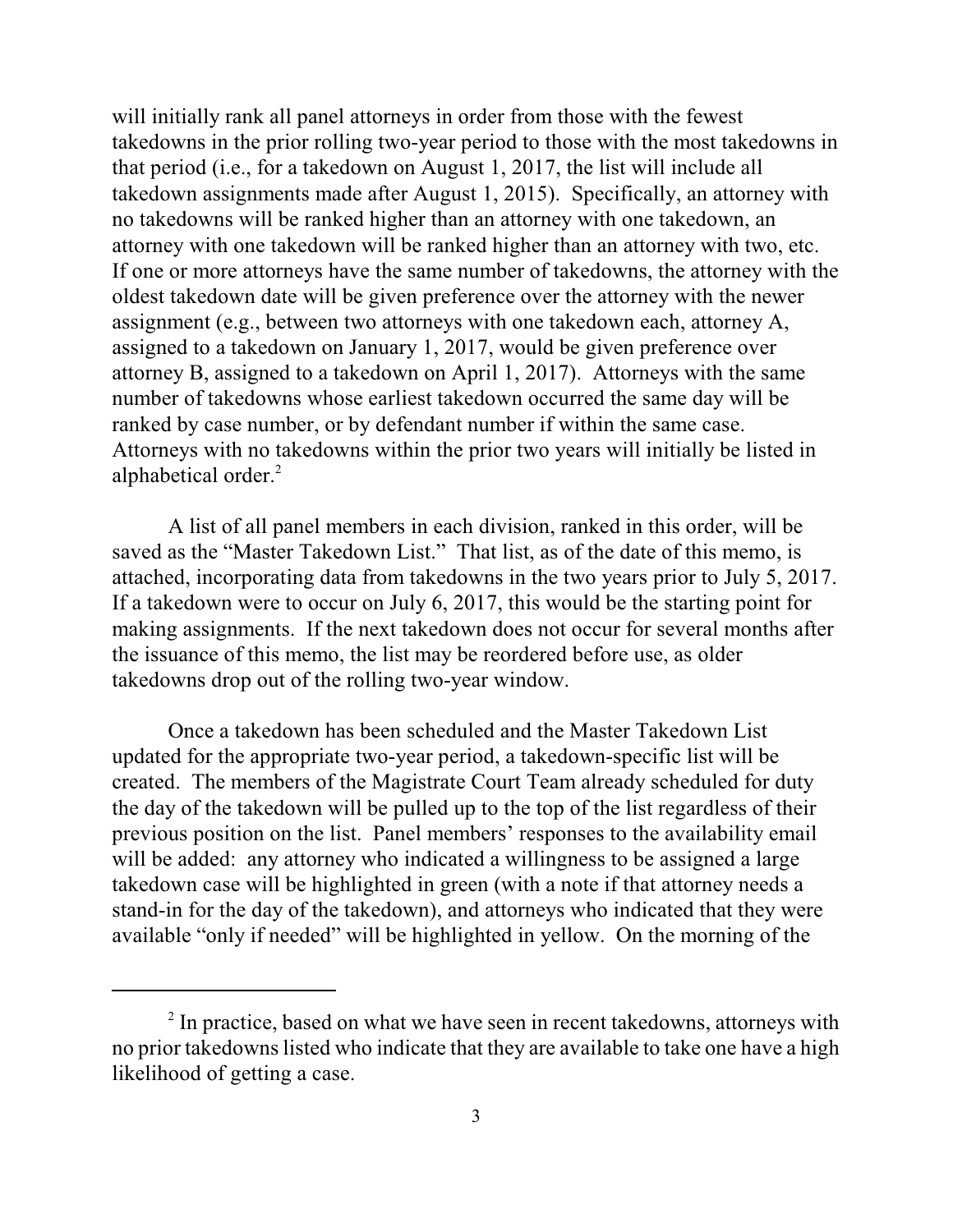takedown, Criminal Intake staff will call attorneys highlighted in green in the order listed, skipping over any attorneys who are not highlighted in green.<sup>3</sup> If all attorneys highlighted in green have received cases and additional attorneys are still needed, staff will begin calling attorneys highlighted in yellow, in the order listed.

After all takedown assignments have been made, the Master Takedown List will be updated with the new assignments. All attorneys who received a case on the day of the takedown will be rotated to the bottom of the list (unless the takedown was for an out-of-district case, which will not affect the rankings). Going forward, all attorneys who receive an assignment from the same takedown day will be grouped together at the bottom of the list, ordered within that group according to the same rules detailed above (i.e., attorneys with one takedown, then attorneys with two, etc.). However, the entire group will be below everyone else on the list, including attorneys who already have four or five older takedowns.

The revised Master Takedown List will then be posted on the Court's website so that all attorneys can determine at any time where they stand on the list. Adjustments can be made to the list. If you believe that your ranking is incorrect, please let the CJA Office know, and specify why you believe a correction should be made. In addition, please let the CJA Office know if you are listed as having received a takedown case, but ended up substituting out of the case before billing more than \$500. Cases in which you were substituted out that early should not affect your ranking, but early substitutions can only be taken into account if you inform the CJA Office. Staff will update the list with assignments made on the day of a takedown, but will not subsequently monitor every case to track whether

<sup>&</sup>lt;sup>3</sup> If you indicate that you are available to be present in court the day of the takedown and are interested in taking a case, please try to remain reachable the morning of the takedown. Criminal Intake staff cannot "save" you a case; if they try to call you multiple times that morning and are unsuccessful in reaching you, and don't hear back from you within a reasonable amount of time, they will have to move on to the next available attorney on the list. If you realize that you may not be easily reachable the morning of a takedown, but are still interested in taking a case, please let Criminal Intake staff know that you can take a case but will need a stand-in, or will not be reachable in the morning but will definitely be available to appear in the afternoon.